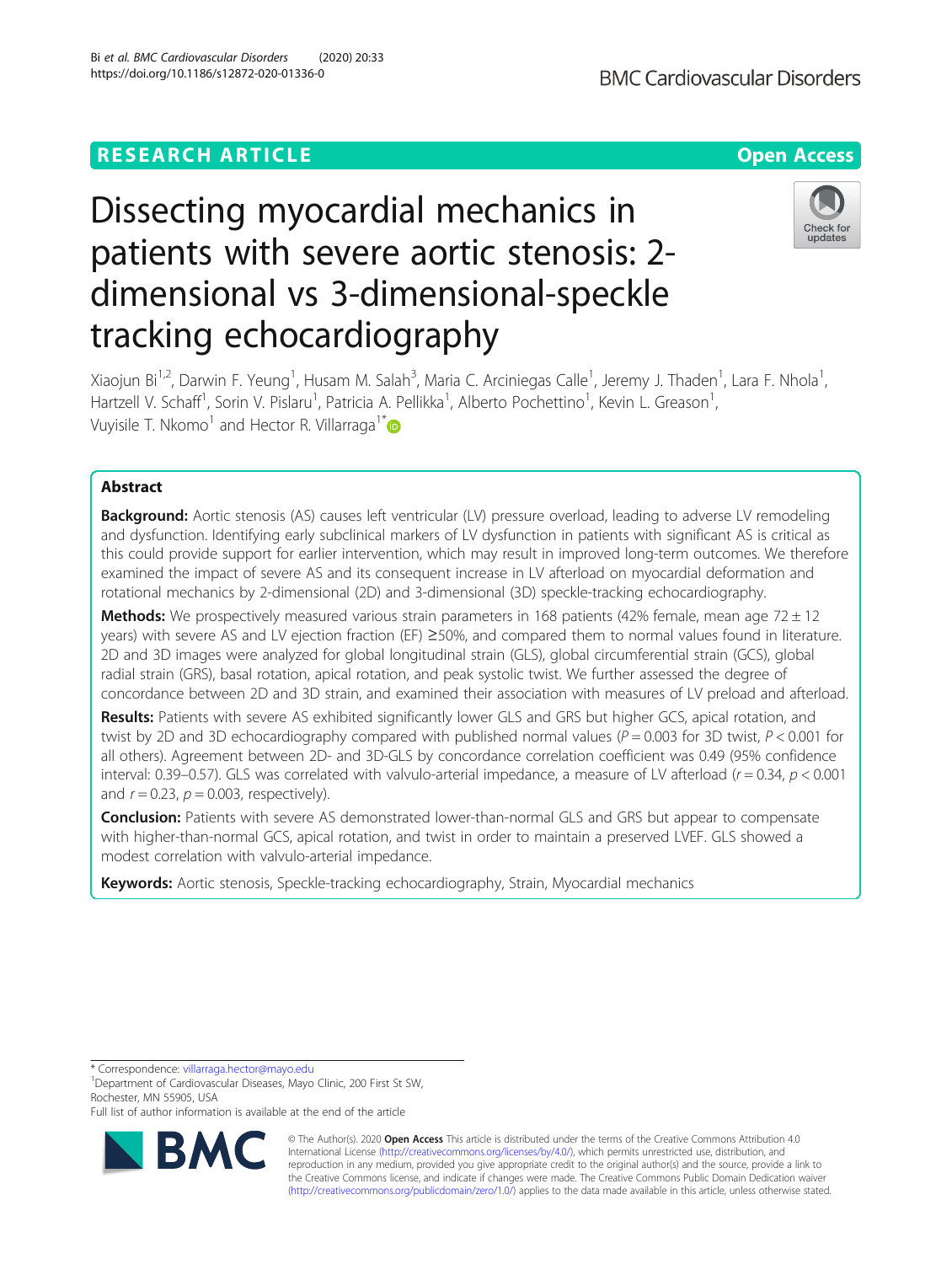#### Background

Aortic stenosis (AS) is the most common native valve disease and is characterized by left ventricular (LV) pressure overload. In patients with AS, the LV faces two afterloads: one from the valvular obstruction itself and the other from reduced systemic arterial compliance  $[1,$  $[1,$ [2\]](#page-7-0). Progressive increases in afterload lead to LV remodeling and a change in coronary flow reserve. These alterations can cause subendocardial ischemia and fibrosis and may gradually affect LV systolic function [[3](#page-7-0), [4](#page-7-0)]. LV ejection fraction (LVEF) is the most important conventional parameter used to assess LV myocardial function. However, a decrease in LVEF usually occurs at an end stage of severe AS.

Global longitudinal strain (GLS) by 2-dimensional (2D) speckle-tracking echocardiography can be used to detect early LV systolic dysfunction and has been proposed as a more sensitive way to detect a decline in LV function in patients with AS  $[5-11]$  $[5-11]$  $[5-11]$  $[5-11]$ . However, the process of ventricular contraction is complex, as relaxation occurs in three dimensions. Therefore, 3-dimensional (3D) speckletracking echocardiography could provide a more precise representation of myocardial deformation [[12](#page-7-0)]. New insights into LV remodeling and myocardial deformation could potentially improve our ability to identify patients with aortic stenosis who are at highest risk for adverse remodeling or early LV dysfunction [\[13](#page-7-0)–[18](#page-7-0)]. However, few studies have comprehensively characterized myocardial deformation in patients with severe aortic stenosis by 3D speckle-tracking echocardiography [\[18,](#page-7-0) [19\]](#page-7-0).

The objectives of this prospective study were to: 1) to determine how myocardial deformation is affected in patients with severe AS and preserved LVEF compared with normal values found in literature; 2) to compare 2D to 3D echocardiographic measures of LV myocardial deformation in patients with severe AS; and 3) to characterize the relationship between LV preload and afterload and myocardial deformation.

#### Methods

#### Study population

We prospectively recruited 181 patients with severe AS, defined as a mean gradient > 40 mmHg or an aortic valve area <  $1.0 \text{ cm}^2$ , and who had a preserved LVEF, defined as ≥50%, on transthoracic echocardiography. The study was performed at Mayo Clinic, Rochester, Minnesota from November 1, 2014 to August 31, 2015. Patients were excluded if they were < 18 years of age; if they had an irregular rhythm; if they had moderate or greater aortic or mitral regurgitation; or if image quality was inadequate. The final analysis included 168 patients. This study was approved by the Mayo Clinic Institutional Review Board, and all patients gave informed consent to participate.

#### Image acquisition and analysis

Each patient underwent a standard 2D and a real-time 3D transthoracic echocardiogram in the left lateral decubitus position, using commercially available equipment (IE33 and EPIQ7, Philips Medical Systems, Andover, Massachusetts) with a fully sampled matrix-array transducer (X5– 1). Vital signs were measured in all patients immediately before the echocardiographic examination. Studies were performed by an experienced cardiologist (X.B.). 3D fullvolume images were acquired from the apical window with a 6-beat acquisition, a high volume rate (average,  $\geq 30$ volumes/s), and full coverage of the entire LV by the pyramidal volume. Patients were instructed to hold their breath during image acquisition. Images were optimized for endocardial border visualization by adjustment of overall gain, compression, and time gain compensation before acquisitions. The acquired 2D images and 3D fullvolume images were analyzed offline with TomTec 4D Echo software, version 4.6 (TomTec Imaging Systems, Image Arena, Unterschleissheim, Germany).

For 2D echocardiography, the standard 2D, M-mode, and Doppler measurements were obtained in accordance with guidelines from the American Society of Echocardiography [[20](#page-7-0)]. LV end-diastolic volume (LVEDV), end-systolic volume (LVESV), and ejection fraction (LVEF) were measured manually by using the Simpson's biplane method. Three standard apical views (4-chamber, long-axis, and 2 chamber) were obtained for the assessment of global longitudinal strain (GLS) and three parasternal short-axis views (basal, mid, and apical levels) were obtained for the assessment of global circumferential strain (GCS), global radial strain (GRS), LV apical peak systolic rotation, LV basal peak systolic rotation, and peak systolic twist.

For 3D echocardiography, three standard apical views were automatically extracted from the 3D full-volume data sets. The mitral annulus and the LV apex were manually selected as the landmarks to initialize the LV boundaries. Then, the 3D endocardial surface was automatically reconstructed at end-diastole and end-systole. The endocardial surface reconstruction was manually adjusted, as necessary, and the papillary muscles were included as part of the LV cavity. Subsequently, 3D speckle-tracking was automatically characterized. The software provided longitudinal, radial, circumferential, and principal tangential strain time curves for the 16 segments and peak global strain, as well as averaged peak strain at three LV levels (basal, mid-ventricular, and apical) (Fig. [1\)](#page-2-0).

To measure afterload, total arterial stiffness (TAS) was measured by the formula: TAS = pulse pressure/stroke volume (SV); total arterial compliance (TAC) was measured by the formula:  $TAC = SV/pulse pressure$ ; effective arterial elastance (EAE) was measured by the formula: EAE = end systolic pressure/SV; systemic vascular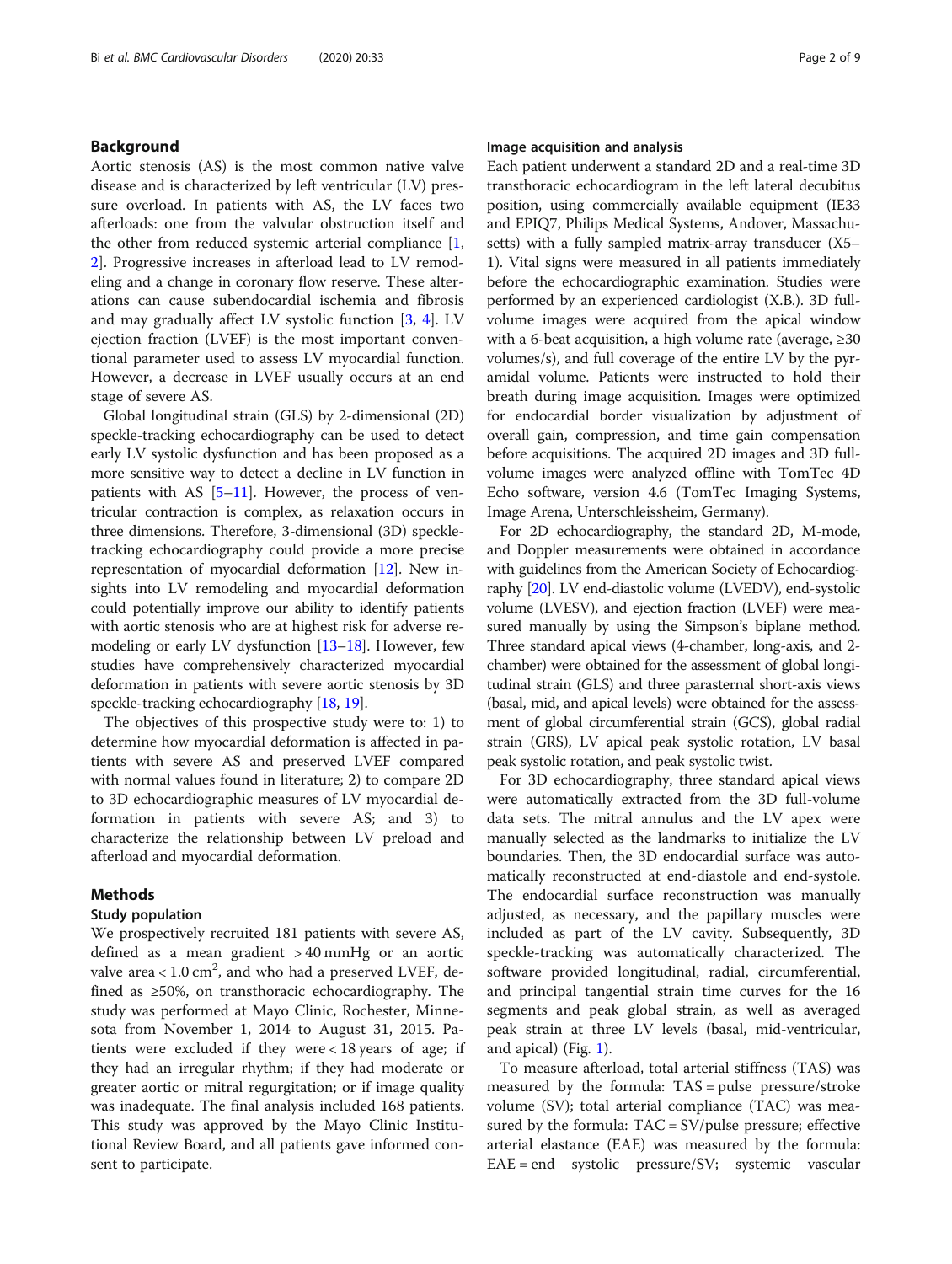resistance (SVR) was measured by the formula:  $SVR =$  $[80 \times (mean \text{ arterial pressure} - \text{right} \text{ atrial pressure})]$ cardiac output; systemic vascular resistance index (SVRI) was measured by the formula:  $SVRI = [80 \times (mean \space arter$ ial pressure – right atrial pressure)]/cardiac index [\[21](#page-8-0)]. Briand et al. [\[1](#page-7-0)] proposed a simple index to measure global LV afterload called the valvulo-arterial impedance  $(Z_{va})$ , which can be calculated by the formula:  $Z_{va} = (SAP)$  $+ MG_{net}$ )/SVI, where SAP is the systolic arterial pressure,  $MG<sub>net</sub>$  is the mean net pressure gradient transvalvular pressure, and SVI is the stroke volume index. Therefore,  $Z_{va}$  represents the valvular and arterial factors that oppose ventricular systole by absorbing the mechanical energy developed by the left ventricle [[22](#page-8-0)].

#### Intra- and inter-observer variability of 2D and 3D speckletracking measurements

For reproducibility of 2D- and 3D-speckle-tracking echocardiographic measurements of deformation parameters, 20 patients were randomly selected and reanalyzed by the same observer to determine the intra-observer agreement and by a second experienced echocardiographer, who was

blinded to the initial results, to determine the interobserver agreement. Both measurements were obtained with the intra-class correlation coefficient (ICC).

#### Statistical analysis

Data were presented as mean ± standard deviation (SD) for continuous variables and as number (percentages) for categorical variables. The various strain parameters measured in this study were compared to those of normal healthy patients previously published in literature including two meta-analyses with pooled data from > 2000 patients each for both the 2D and 3D global strain measurements [\[23](#page-8-0)– [25](#page-8-0)]. Agreement between parameters in 2D and 3D were assessed using the concordance correlation coefficient (CCC) with 95% confidence interval (CI). Associations between two continuous variables were measured using the Pearson (r) or Spearman correlation (ρ) coefficient. Variability between the two sets of measurements was reported as the mean difference  $\pm$  SD and the ICC with 95% CI. Means for 2D and 3D GLS, GCS, and GRS were compared with the one-sample *t*-test using reference values obtained from two large meta-analyses [\[23](#page-8-0), [24\]](#page-8-0). All other means

<span id="page-2-0"></span>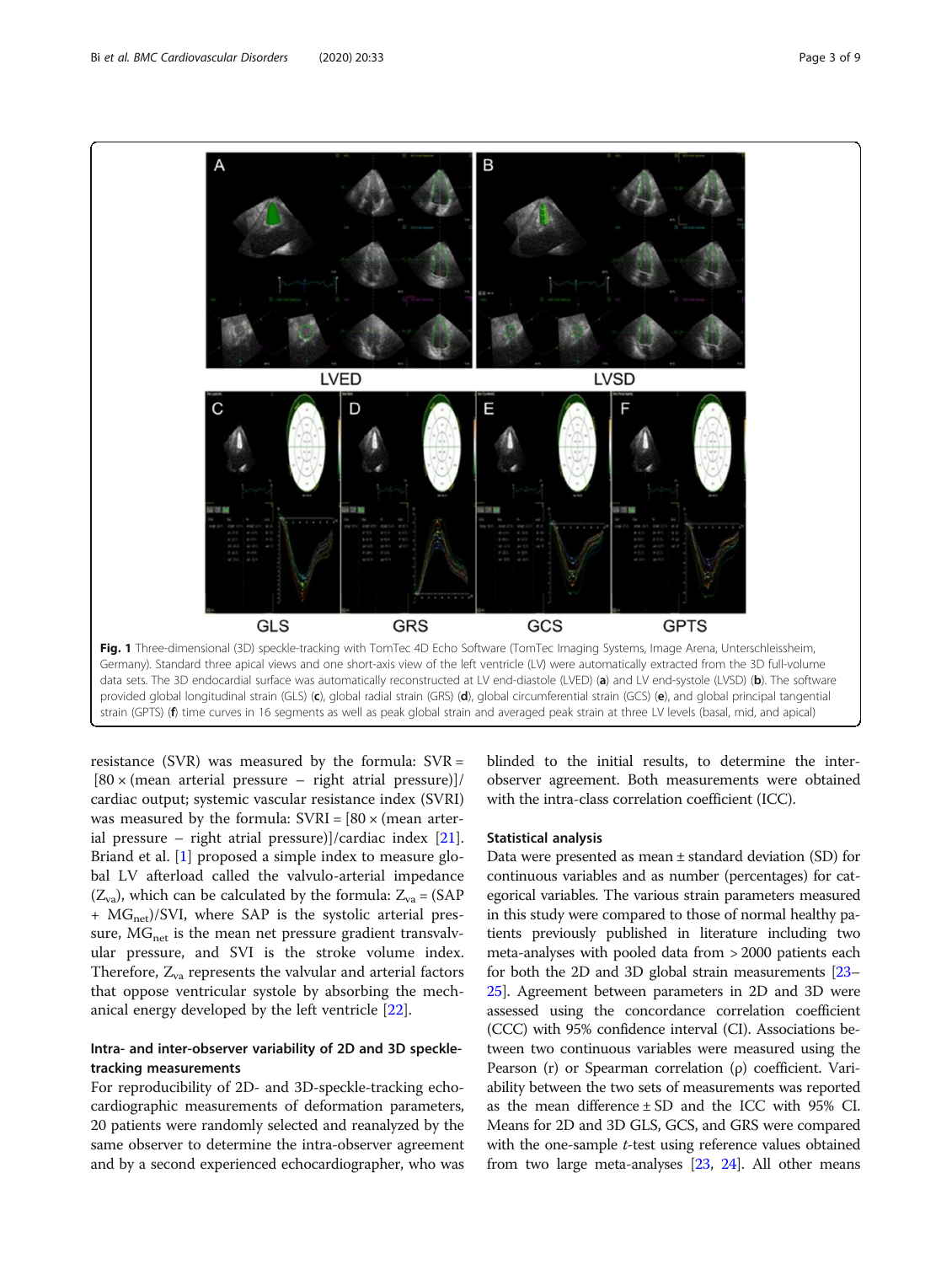were compared with the two-sample t-test. Data were analyzed with JMP 10.0 software (SAS Institute Inc., Cary, North Carolina) and MedCalc statistical software, version 11.4.1.0 (MedCalc Software, Ostend, Belgium). A P value < 0.05 was considered statistically significant.

#### Results

#### Clinical and echocardiographic characteristics

Table 1 lists the clinical characteristics of cohort patients with severe AS and preserved LVEF. A total of 168 patients were included in the study, of whom, 70 (42%) were female with a mean age of  $72 \pm 12$  years. Hypertension and coronary artery disease were present in 80 and 49% of patients respectively.

Echocardiographic characteristics of cohort patients with severe AS and preserved LVEF are listed in Table 2. 2D measurements were available for all 168 patients and 3D measurements were available for 165 of them. Measures of preload in the cohort patients included an LV end-diastolic dimension of  $48 \pm 6$  mm and an indexed LVEDV of  $63 \pm 20$  mL/m<sup>2</sup> while the calculated indices of LV afterload were as follows: total arterial stiffness,  $0.8 \pm$ 0.3 mmHg/mL; total arterial compliance,  $1.5 \pm 0.7$  mL/ mm Hg; systemic vascular resistance, 1368 ± 438 mL/ mm Hg/m<sup>2</sup>; systemic vascular resistance index, 2628 ± 788 dynes•s/cm<sup>-5</sup>; and Zva,  $3.7 \pm 0.7$  mmHg/mL/m<sup>2</sup>.

#### Parameters of speckle-tracking strain imaging in 2D and 3D

The parameters of 2D and 3D speckle-tracking strain for both groups are shown in Table [3](#page-4-0). For both 2D and 3D

**Table 1** Clinical characteristics  $(N = 168)$ 

| Variable                               | Value         |
|----------------------------------------|---------------|
| Demographics                           |               |
| Age (y)                                | $72 + 12$     |
| Female                                 | 70 (42)       |
| Body surface area $(m^2)$              | $1.95 + 0.26$ |
| <b>Functional status</b>               |               |
| New York Heart Association I/II/III/IV | 57/57/45/9    |
| Medical history                        |               |
| Coronary artery disease                | 82 (49)       |
| Diabetes mellitus                      | 55 (33)       |
| Hypertension                           | 134 (80)      |
| Dyslipidemia                           | 113 (67)      |
| Current tobacco use                    | 20 (12)       |
| Physical examination                   |               |
| Heart rate (beats/min)                 | $67 + 12$     |
| Systolic blood pressure (mm Hg)        | $129 \pm 18$  |
| Diastolic blood pressure (mm Hg)       | $70 + 10$     |

Data expressed as mean  $\pm$  standard deviation or n (%)

#### Table 2 Echocardiographic features

| Variable                                                         | Value           |
|------------------------------------------------------------------|-----------------|
| 2D measurements ( $N = 168$ )                                    |                 |
| LV end-diastolic diameter (mm)                                   | $48 + 6$        |
| LV end-systolic diameter (mm)                                    | $30 \pm 5$      |
| Interventricular septum thickness (mm)                           | $12 \pm 2$      |
| Posterior wall thickness (mm)                                    | $11 + 2$        |
| LV mass index (g/m2)                                             | $109 \pm 34$    |
| LV end-diastolic volume index $(mL/m2)$                          | $63 + 20$       |
| LV end-systolic volume index $(mL/m2)$                           | $24 \pm 11$     |
| LV stroke volume index $(mL/m^2)$                                | $40 \pm 10$     |
| LV ejection fraction (%)                                         | $63 + 6$        |
| E velocity (cm/s)                                                | $96 + 42$       |
| A velocity (cm/s)                                                | $104 \pm 36$    |
| F/A ratio                                                        | $0.9 + 0.4$     |
| Septal e' velocity (cm/s)                                        | $5.4 + 1.7$     |
| Septal E/e' ratio                                                | $17.3 \pm 7.5$  |
| Aortic valve peak velocity (m/s)                                 | $4.4 \pm 0.5$   |
| Aortic valve mean gradient (mm Hg)                               | $49 + 12$       |
| Aortic valve area (cm <sup>2</sup> )                             | $0.89 \pm 0.16$ |
| Aortic valve area index (cm <sup>2</sup> /m <sup>2</sup> )       | $0.46 \pm 0.07$ |
| Total arterial stiffness (mm Hg/mL)                              | $0.8 \pm 0.3$   |
| Total arterial compliance (mL/mm Hg)                             | $1.5 \pm 0.7$   |
| Systemic vascular resistance (mL/mm Hg/m <sup>2</sup> )          | $1368 \pm 438$  |
| Systemic vascular resistance index (dynes-s/cm <sup>-5</sup> )   | $2628 + 788$    |
| Valvulo-arterial impedance $(Z_{va})$ (mm Hg/mL/m <sup>2</sup> ) | $3.7 \pm 0.7$   |
| 3D measurements ( $N = 165$ )                                    |                 |
| LV end-diastolic volume index $(mL/m2)$                          | $62 \pm 16$     |
| LV end-systolic volume index $(mL/m^2)$                          | $24 \pm 9$      |
| LV stroke volume index $(mL/m^2)$                                | $38 + 9$        |
| LV ejection fraction (%)                                         | $61 + 5$        |

Data expressed as mean ± standard deviation

Abbreviations: 2D 2-dimensional, LV Left ventricular, 3D 3-dimensional

images, cohort patients with severe AS and preserved LVEF demonstrated lower GLS and GRS (P<0.0001 for all) and higher apical rotation and peak systolic twist  $(P = 0.003$  for 3D twist,  $P < 0.0001$  otherwise) compared with those of healthy subjects previously published in literature. There was no significant difference in 2D and 3D basal rotation in patients with severe AS compared with normal values.

### Comparison of 2D and 3D echocardiographic measurements

The agreement of echocardiographic data between 2D and 3D images is shown in Figs. [2](#page-4-0) and [3](#page-5-0). A relatively fair level of agreement existed between 2D and 3D GLS (CCC = 0.49, 95% CI 0.39–0.57; and  $\rho$  = 0.54, P < 0.0001)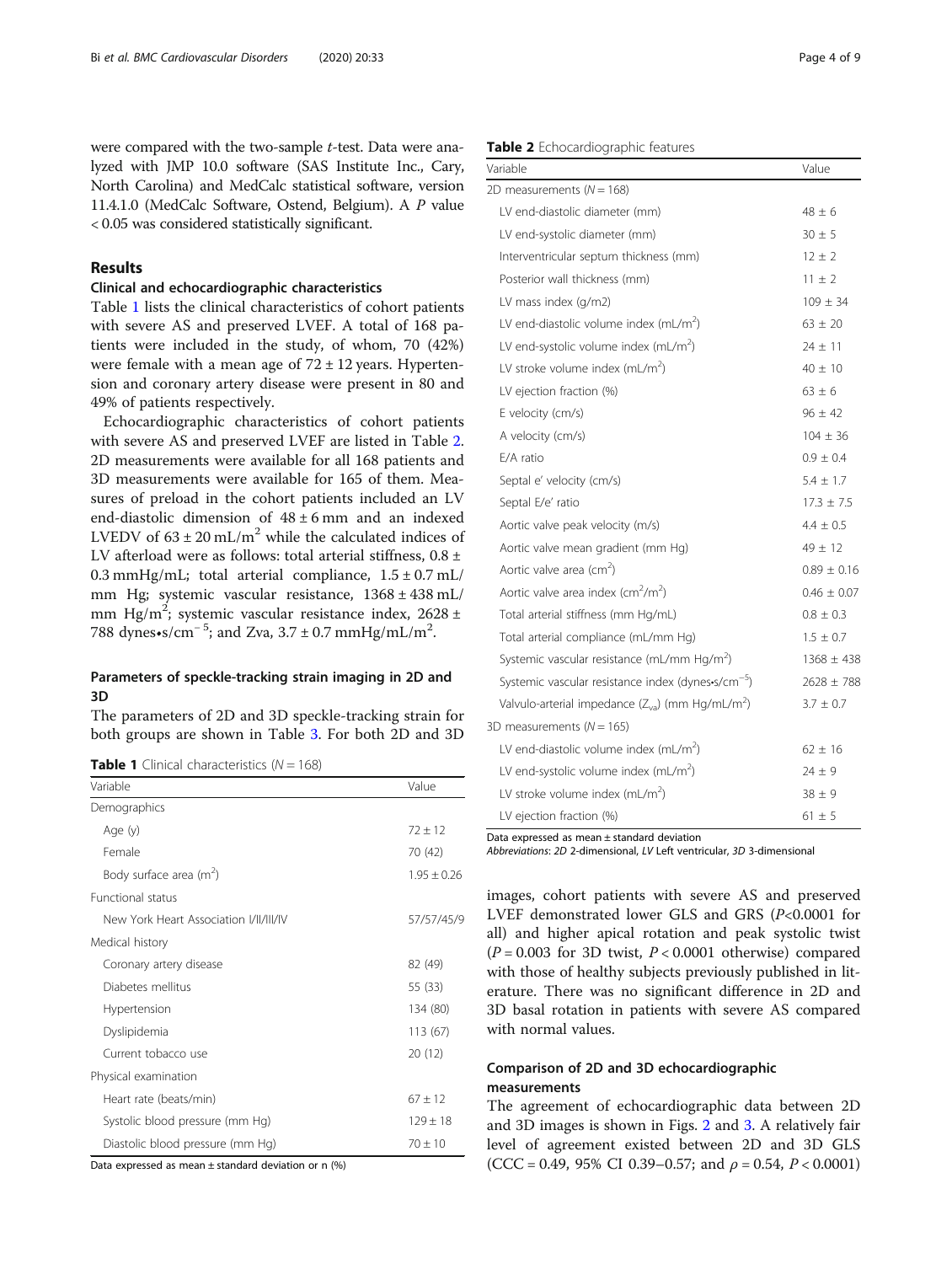<span id="page-4-0"></span>Table 3 Myocardial mechanics

| Parameter                     | Study cohort    | Reference values                           | $P$ value |
|-------------------------------|-----------------|--------------------------------------------|-----------|
| 2D measurements ( $N = 168$ ) |                 |                                            |           |
| GLS (%)                       | $-16.2 \pm 2.1$ | $-19.7$ (-20.4, -18.9) <sup>a</sup>        | < 0.0001  |
| GCS(%)                        | $-27.4 + 4.6$   | $-23.3$ ( $-24.6$ , $-22.1$ ) <sup>a</sup> | < 0.0001  |
| GRS (%)                       | $37.5 \pm 8.2$  | 47.3 $(43.6, 51.0)^d$                      | < 0.0001  |
| Basal rotation (°)            | $-7.8 \pm 2.2$  | $-7.5 + 5.4^b$                             | 0.06      |
| Apical rotation (°)           | $10.7 \pm 4.0$  | $6.3 + 3.5^{b}$                            | < 0.0001  |
| Twist (°)                     | $18.5 \pm 4.7$  | $13.4 + 8.2^{b}$                           | < 0.0001  |
| 3D measurements ( $N = 165$ ) |                 |                                            |           |
| $GLS$ $(%)$                   | $-14.5 + 1.9$   | $-19.1$ (-18.2, 19.9) <sup>c</sup>         | < 0.0001  |
| GCS(%)                        | $-30.5 \pm 7.1$ | $-22.4$ (-21.0, -23.9) <sup>c</sup>        | < 0.0001  |
| GRS (%)                       | $41.6 \pm 9.8$  | 47.5 (41.5, 53.5) <sup>c</sup>             | < 0.0001  |
| Twist (°)                     | $13.7 \pm 7.0$  | $10.2 + 7.6^{\circ}$                       | 0.003     |

Data are expressed as mean ± standard deviation or mean (95% confidence interval)

Abbreviations: 2D 2-dimensional, 3D 3-dimensional, GLS Global longitudinal strain, GCS Global circumferential strain, GRS Global radial strain <sup>a</sup>Yingchoncharoen et al. [\[23](#page-8-0)]

 $<sup>b</sup>$ Andrade et al.  $[24]$  $[24]$ </sup>

Truong et al. [\[25\]](#page-8-0)

for patients with severe AS. The agreement between 2D and 3D images was poor for GCS ( $CCC = 0.29$ ,  $95\%$  CI 0.16–0.41 and  $\rho = 0.23$ ,  $P < 0.002$ ]), and GRS (CCC =

0.10, 95% CI – 0.04-0.23 and  $\rho = -0.2$ ,  $P < 0.02$ ), and peak systolic twist (CCC = 0.11, 95% CI 0–0.21). An excellent level of agreement existed between 2D and 3D LVEDV (CCC = 0.89, 95% CI 0.85–0.91) (Fig. [3\)](#page-5-0). A fair level of agreement existed between 2D and 3D LVEF  $(CCC = 0.51, 95\% CI 0.39 - 0.61).$ 

#### Relationship between myocardial deformation and measures of preload and afterload

GLS by 2D and 3D was correlated with  $Z_{va}$  ( $r = 0.34$ ,  $p <$ 0.001;  $r = 0.23$ ,  $p = 0.003$ , respectively). The other deformation parameters, including apical rotation and peak systolic twist in 2D and 3D showed no correlation with  $Z_{\text{va}}$ . Among all of the indexes of afterload, only  $Z_{\text{va}}$  demonstrated the modest correlation with 2D and 3D GLS. Among the parameters of preload, indexed LVEDV demonstrated a weak correlation with 2D and 3D GLS  $(2D$  GLS,  $r = 0.14$ ,  $P = 0.04$ ; 3D GLS,  $r = 0.22$ ,  $P < 0.001$ ).

#### Intra- and inter-observer variability

Table [4](#page-5-0) shows the results of the intra-observer and inter-observer variability for 2D and 3D speckle-tracking echocardiography measurements. Our results showed excellent correlation, with ICC values ranging from 0.84 to 0.95 and a mean of 0.90.



longitudinal strain; 2D–GRS, global radial strain; GCS, global circumferential strain; Twist<sub>max</sub>, peak systolic twist; CCC, concordance correlation coefficient; CI, confidence interval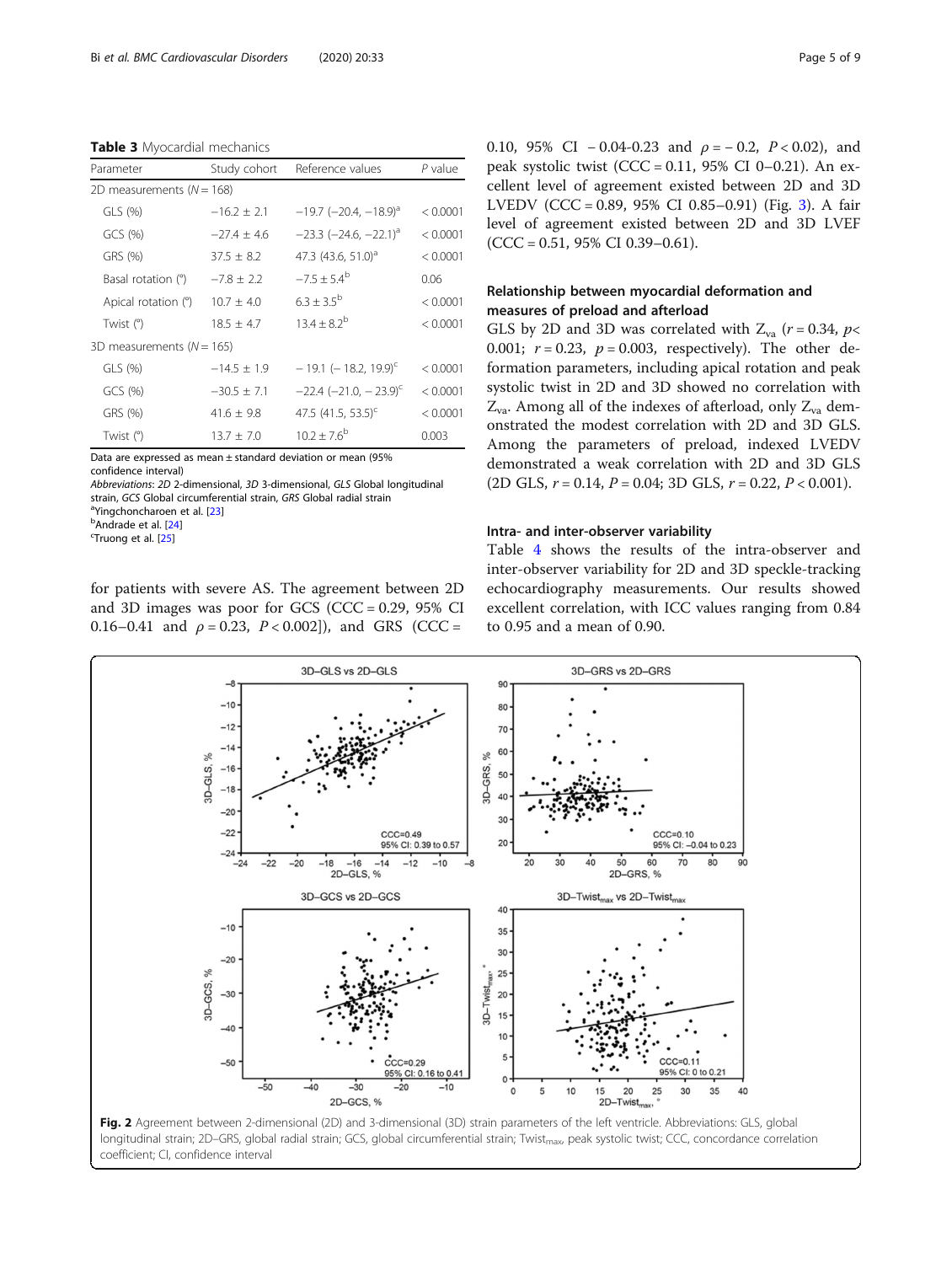<span id="page-5-0"></span>

#### **Discussion**

Our study provides the most comprehensive simultaneous 2D and 3D characterization of myocardial mechanics to date in patients with severe AS and preserved LVEF. These patients demonstrated subclinical LV systolic dysfunction in the form of reduced GLS and GRS along with concomitant increases in GCS, apical rotation, and peak systolic twist, which may represent compensatory mechanisms to maintain the LVEF within normal limits. We were able to demonstrate these changes in mechanics by both 2D and 3D speckletracking echocardiography. Furthermore, GLS showed a weak correlation with indexed LVEDV, a measure of preload, and a modest correlation with valvulo-arterial impedance, a measure of afterload.

Characterization of myocardial mechanics through the echocardiographic assessment of myocardial deformation, or strain, can provide a more thorough representation of LV contractile function [\[26](#page-8-0)]. Through the measurement

**Table 4** Intra- and inter-observer variability  $(N = 20)$ 

| Measurement | Intra-observer   |      |                 | Inter-observer |  |
|-------------|------------------|------|-----------------|----------------|--|
|             | Difference       | ICC  | Difference      | ICC            |  |
| 2D          |                  |      |                 |                |  |
| $GLS$ $(%)$ | $-0.08 + 0.17$   | 0.93 | $0.40 + 0.95$   | 0.88           |  |
| GRS (%)     | $-0.12 \pm 1.17$ | 0.85 | $-0.15 + 4.70$  | 0.86           |  |
| GCS(%)      | $-0.33 + 2.59$   | 0.92 | $1.01 + 2.88$   | 0.90           |  |
| Twist (°)   | $0.23 \pm 2.69$  | 0.86 | $0.06 \pm 1.92$ | 0.93           |  |
| 3D          |                  |      |                 |                |  |
| $GLS$ $(%)$ | $0.40 + 0.78$    | 0.95 | $-0.08 + 1.46$  | 0.84           |  |
| GRS (%)     | $0.85 + 0.89$    | 0.87 | $1.38 + 3.81$   | 0.82           |  |
| GCS(%)      | $0.25 + 3.72$    | 0.90 | $0.67 + 3.48$   | 0.89           |  |
| Twist (°)   | $-0.07 + 0.76$   | 0.87 | $0.01 \pm 0.65$ | 0.89           |  |

Abbreviations: ICC Intraclass correlation coefficient, 2D 2-dimensional, GLS Global longitudinal strain, GCS Global circumferential strain, GRS Global radial strain, 3D 3-dimensional

of strain, changes in LV myocardial contraction can be detected in three directions: longitudinal strain reflects contraction of the longitudinally arranged endocardial and epicardial fibers; circumferential strain represents contraction of the circumferentially arranged mid-layer fibers; and radial strain denotes contraction of the full-thickness LV wall. In the presence of subendocardial ischemia, longitudinal strain is generally the first to decrease, due to the longitudinal arrangement of endocardial fibers [\[27\]](#page-8-0). A subsequent increase in circumferential strain can compensate for declines in longitudinal strain to maintain normal radial strain and LVEF.

Patients with severe AS and preserved LVEF in our cohort exhibited lower-than-normal GLS, a finding consistent with that found in several prior studies [[5](#page-7-0)–[19](#page-7-0)]. In patients with severe AS, the increased afterload may lead to left ventricular hypertrophy, decreased coronary perfusion, subendocardial ischemia, and eventually myocardial fibrosis [\[3,](#page-7-0) [4](#page-7-0)]. The endocardium is usually the most vulnerable to increased wall stress and stress-induced ischemia with LV pressure overload, resulting in impairment in longitudinal strain before others [[28](#page-8-0)]. Indeed, layer-specific strain analysis reveals a reduction in GLS limited to the subendocardial layer even in patients with mild AS, which worsened with progression to involve the other layers with increasing severity of AS [\[28](#page-8-0)].

Reduced GLS was accompanied by increased GCS in our cohort of patients with severe AS and preserved LVEF, in keeping with the tendency for circumferential strain to increase in order to maintain a normal LVEF [[27\]](#page-8-0). However, while GLS has consistently been shown to be low in patients with severe AS, prior studies have demonstrated either a decrease [\[5](#page-7-0), [10](#page-7-0), [29](#page-8-0)] or an increase in GCS [[10,](#page-7-0) [30\]](#page-8-0) in these patients. Of note, patients in those previous studies with a reduced GCS tended to have a reduced LVEF whereas those with an elevated GCS tended to have a preserved LVEF. It is possible that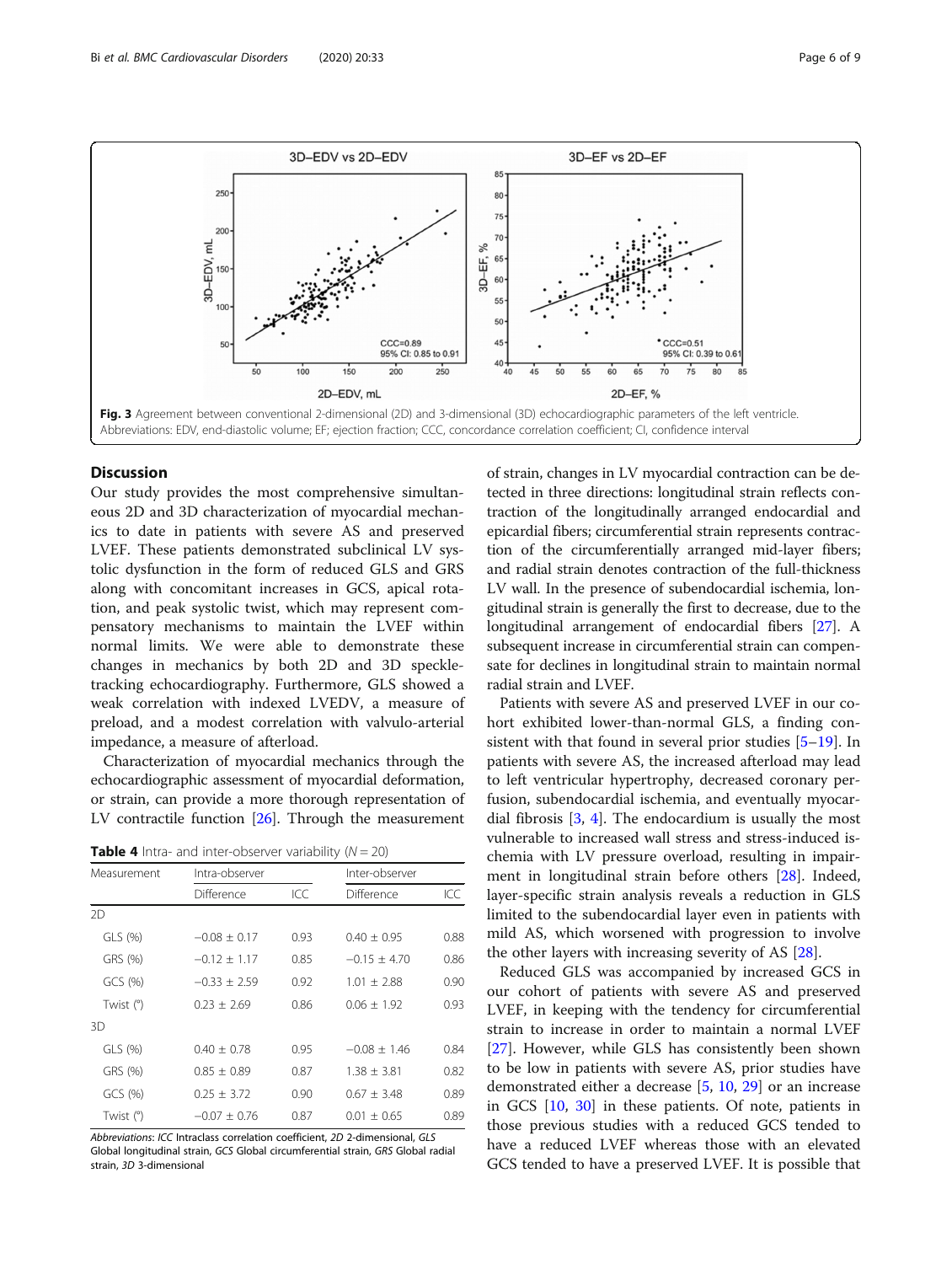these patients initially develop increases in GCS to counter reductions in GLS and maintain a normal LVEF but then eventually experience reductions in GCS and as a result LVEF as well.

In addition to increases in circumferential strain, apical rotation and peak systolic twist were also significantly higher than normal in our cohort of patients with severe AS and preserved LVEF, which is consistent with prior findings [[7,](#page-7-0) [10,](#page-7-0) [11,](#page-7-0) [29,](#page-8-0) [31\]](#page-8-0). Prior studies have reported good correlations between LV twist derived from 2D speckle-tracking echocardiography and magnetic resonance imaging [[32](#page-8-0), [33\]](#page-8-0). The counter-coiled helical arrangement of subendocardial and subepicardial fibers generates an LV twist that has been proven to be fundamental to LV contraction and therefore LVEF [\[34](#page-8-0), [35](#page-8-0)]. Similar to circumferential strain, increases in apical rotation and twist may thus also serve to compensate for the declines in GLS in order to maintain normal LVEF and cardiac output. In fact, one prior study showed that patients with lower LVEF values tended to exhibit higher degrees of apical rotation [\[10](#page-7-0)].

Few prior studies have assessed changes in radial strain and basal rotation in patients with severe AS [\[5,](#page-7-0) [7,](#page-7-0) [11\]](#page-7-0). In our cohort, patients similarly demonstrated lower GRS [[5](#page-7-0)] and no difference in basal rotation [[7](#page-7-0), [11](#page-7-0)] compared with normal values. Unlike all prior studies, our study represents to our knowledge the first to characterize longitudinal, circumferential, and basal strain, along with apical rotation, basal rotation, and twist within the same cohort of patients with severe AS using both 2D and 3D speckletracking echocardiography.

In patients with degenerative AS, arterial compliance is frequently reduced, which contributes to increased afterload and decreased LV function. Hence, the LV is often subjected to a double afterload from valvular obstruction and from reduced systemic arterial compliance [[1,](#page-7-0) [2](#page-7-0)].  $Z_{va}$  is a simple index that provides an estimate of the afterload imposed on the LV and is an important index of AS severity and predictor of LV dysfunction and outcomes [[1](#page-7-0), [36](#page-8-0)–[38](#page-8-0)].  $Z_{va}$  is moderately elevated in patients with severe AS, and aortic valve replacement often only reduces the valvular component of afterload and has no effect on the arterial compliance of elderly patients, which may be due to other comorbidities, such as hypertension and atherosclerosis [[38](#page-8-0), [39](#page-8-0)]. Our study further demonstrated a correlation between 2D and 3D GLS and  $Z_{va}$  but no significant relationship between  $Z_{va}$ and other deformation parameters. GLS also correlated with increasing LVEDV and E/e' ratio. The increase in LVEDV and  $Z_{va}$  represents a hemodynamic load that markedly increases wall stress and results in depressed myocardial contractility [[22](#page-8-0)].

Previous studies have reported conflicting results of comparisons of 2D and 3D speckle-tracking echocardiography measurements, possibly because of major differences in the study populations such as sample size and the severity of AS, as well as methodology such as software used for measurement of strain [\[19](#page-7-0), [40](#page-8-0)–[43](#page-8-0)]. One prior study showed that 3D was not superior to 2D in measuring any of the three components of LV deformation [\[12\]](#page-7-0). Our study showed a modest agreement between 2D and 3D GLS and a poor agreement among other parameters. There was also a similar weak correlation between 2D and 3D  $GLS$  and  $Z_{wa}$ .

Theoretically, 3D imaging should be more accurate as it can overcome well-known limitations of 2D imaging by avoiding foreshortened apical views, providing a more complete picture of myocardial deformation in three dimensions, and reducing out-of-plane motion, which may affect the accuracy of LV strain and twist measurements. However, the lower temporal and spatial resolutions of 3D images are potential limitations that could adversely affect the accuracy of 3D measurements acquired at the lower frame rates [\[42](#page-8-0), [43\]](#page-8-0). Nevertheless, our 3D measurements were still able to capture the pattern of myocardial deformation found in patients with severe AS observed on 2D, in which GLS and GRS were reduced and accompanied by an increase in GCS, apical rotation, and twist.

#### Limitations

Our study had several limitations worth considering. First, it was a single-center observational study, which may reduce the generalizability of the results. However, the prospective design of the study allowed for more precise patient selection and more comprehensive data collection that would not have been possible with a retrospective design. Second, given the elderly cohort of patients with severe AS, we were unable to recruit similar healthy ageand sex-matched subjects for comparison. Nevertheless, we used, to our knowledge, the best available reference values that have been previously published in literature for comparison including two large meta-analyses of 2D and 3D global strain. Third, our patients had pertinent comorbidities such as coronary artery disease, which could theoretically influence myocardial deformation. However, it would not be possible to fully account for all comorbidities that could affect strain in these patients. Our cohort therefore reflects a real world population of patients with severe AS with comorbid conditions. Fourth, we did not validate the deformation measurements against reference standards such as tagged magnetic resonance imaging or sonomicrometry. Furthermore, the relatively low frame rate of real-time 3D echocardiographic imaging could potentially lead to underestimating strain values. As well, the relatively high body mass index in our cohort may have led to poor image quality. Nevertheless, the similar findings obtained on both 2D and 3D provided a degree of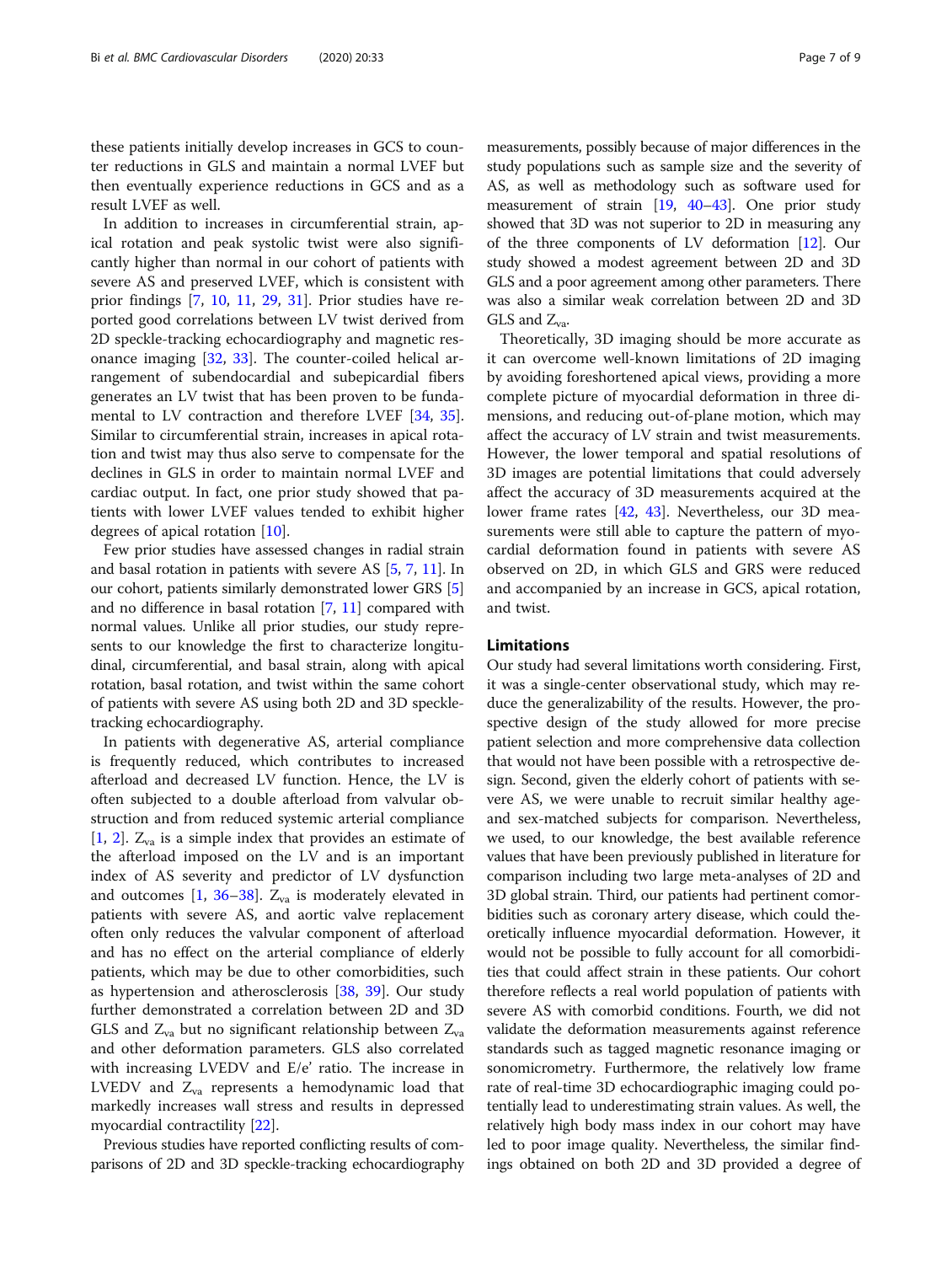<span id="page-7-0"></span>quality assurance. Finally, it may not be possible to extrapolate our exact measurements to other ultrasound machine systems or 3D speckle tracking software, although we suspect that the pattern of deformation abnormalities observed may still be consistent.

#### Conclusions

In patients with severe AS, GLS and GRS are reduced while GCS, basal rotation, and twist are increased, presumably to maintain normal cardiac output and LVEF. These findings were shown by both 2D and 3D speckletracking echocardiography. Reductions in GLS were shown to correlate with measures of increased preload and afterload. Our study provided the most comprehensive 2D and 3D characterization of myocardial deformation to date in patients with severe AS and preserved LVEF.

#### Abbreviations

2D: 2-dimensional; 3D: 3-dimensional; AS: Aortic stenosis; CCC: Concordance correlation coefficient; E/e′: Ratio of the early mitral inflow velocity to early mitral annular tissue Doppler velocity; EAE: Effective arterial elastance; EF: Ejection fraction; GCS: Global circumferential strain; GLS: Global longitudinal strain; GRS: Global radial strain; ICC: Intraclass correlation coefficient; LV: Left ventricular; LVEDV: Left ventricular end-diastolic volume; LVEF: Left ventricular ejection fraction; MG<sub>net</sub>: Mean net pressure gradient; SAP: Systolic arterial pressure; SV: Stroke volume; SVI: Stroke volume index; SVR: Systemic vascular resistance; SVRI: Systemic vascular resistance index; TAC: Total arterial compliance; TAS: Total arterial stiffness; Twist<sub>max</sub>: Peak systolic twist; Z<sub>va</sub>: Valvulo-arterial impedance

#### Acknowledgements

Not Applicable.

#### Authors' contributions

Conception and design of the study: XB, VTN, HRV. Acquisition of data or analysis and interpretation of data: JJT, LFN, KLG, AP, HVS. Drafting the article or revising it critically for important intellectual content: HRV, XB, MCC, SVP, PAP, HMS, DFY. All authors read and approved the final manuscript.

#### Funding

This research did not receive any grants from funding agencies in the public, commercial, or not-for-profit sectors.

#### Availability of data and materials

Data are available from the corresponding author on reasonable request.

#### Ethics approval and consent to participate

This study was approved by the Mayo Clinic Institutional Review Board, and all patients gave informed written consent to participate anonymously.

#### Consent for publication

Not applicable.

#### Competing interests

The authors declare that they have no competing interests.

#### Author details

<sup>1</sup>Department of Cardiovascular Diseases, Mayo Clinic, 200 First St SW, Rochester, MN 55905, USA. <sup>2</sup>Department of Ultrasound, Tongji Hospital, Tongji Medical College, Huazhong University of Science and Technology, Wuhan, China. <sup>3</sup>Faculty of Medicine, Jordan University of Science and Technology, Irbid 22110, Jordan.

#### Received: 22 July 2019 Accepted: 9 January 2020 Published online: 30 January 2020

#### References

- 1. Briand M, Dumesnil JG, Kadem L, et al. Reduced systemic arterial compliance impacts significantly on left ventricular afterload and function in aortic stenosis: implications for diagnosis and treatment. J Am Coll Cardiol. 2005;46:291–8.
- 2. Garcia D, Barenbrug PJ, Pibarot P, et al. A ventricular-vascular coupling model in presence of aortic stenosis. Am J Physiol Heart Circ Physiol. 2005; 288:H1874–84.
- Dusenbery SM, Lunze FI, Jerosch-Herold M, et al. Left ventricular strain and myocardial fibrosis in congenital aortic stenosis. Am J Cardiol. 2015;116: 1257–62.
- 4. Weidemann F, Herrmann S, Stork S, et al. Impact of myocardial fibrosis in patients with symptomatic severe aortic stenosis. Circulation. 2009;120:577– 84.
- 5. Delgado V, Tops LF, van Bommel RJ, et al. Strain analysis in patients with severe aortic stenosis and preserved left ventricular ejection fraction undergoing surgical valve replacement. Eur Heart J. 2009;30:3037–47.
- 6. Deng YB, Liu R, Wu YH, Xiong L, Liu YN. Evaluation of short-axis and longaxis myocardial function with two-dimensional strain echocardiography in patients with different degrees of coronary artery stenosis. Ultrasound Med Biol. 2010;36:227–33.
- 7. van Dalen BM, Tzikas A, Soliman OI, et al. Left ventricular twist and untwist in aortic stenosis. Int J Cardiol. 2011;148:319–24.
- 8. Ng AC, Delgado V, Bertini M, et al. Alterations in multidirectional myocardial functions in patients with aortic stenosis and preserved ejection fraction: a two-dimensional speckle tracking analysis. Eur Heart J. 2011;32:1542–50.
- 9. Miyazaki S, Daimon M, Miyazaki T, et al. Global longitudinal strain in relation to the severity of aortic stenosis: a two-dimensional speckle-tracking study. Echocardiography. 2011;28:703–8.
- 10. Carasso S, Cohen C, Mutlak D, et al. Relation of myocardial mechanics in severe aortic stenosis to left ventricular ejection fraction and response to aortic valve replacement. Am J Cardiol. 2011;107:1052–7.
- 11. Meimoun P, Elmkies F, Benali T, et al. Assessment of left ventricular twist mechanics by two-dimensional strain in severe aortic stenosis with preserved ejection fraction. Ann Cardiol Angeiol. 2011;60:259–66.
- 12. Altman M, Bergerot C, Aussoleil A, Davidsen ES, Sibellas F, Ovize M, et al. Assessment of left ventricular systolic function by deformation imaging derived from speckle tracking: a comparison between 2D and 3D echo modalities. Eur Heart J Cardiovasc Imaging. 2014;15:316–23.
- 13. Kusunose K, Goodman A, Parikh R, Barr T, Agarwal S, Popovic ZB, et al. Incremental prognostic value of left ventricular global longitudinal strain in patients with aortic stenosis and preserved ejection fraction. Circ Cardiovasc Imaging. 2014;7:938–45.
- 14. Sato K, Seo Y, Ishizu T, Takeuchi M, Izumo M, Suzuki K, et al. Prognostic value of global longitudinal strain in paradoxical low-flow, low-gradient severe aortic stenosis with preserved ejection fraction. Circ J. 2014;78:2750– 9.
- 15. Musa TA, Uddin A, Swoboda PP, Fairbairn TA, Dobson LE, Singh A, et al. Cardiovascular magnetic resonance evaluation of symptomatic severe aortic stenosis: association of circumferential myocardial strain and mortality. J Cardiovasc Magn Reson. 2017;19:13.
- 16. Vollema EM, Sugimoto T, Shen M, et al. Association of Left Ventricular Global Longitudinal Strain with asymptomatic severe aortic stenosis: natural course and prognostic value. JAMA Cardiol. 2008;3:839–47.
- 17. Eidet J, Dahle G, Bugge JF, Bendz B, Rein KA, Aaberge L, et al. Intraoperative improvement in left ventricular peak systolic velocity predicts better shortterm outcome after transcatheter aortic valve implantation. Interact Cardiovasc Thorac Surg. 2016;22:5–12.
- 18. Nagata Y, Takeuchi M, Wu VC, et al. Prognostic value of LV deformation parameters using 2D and 3D speckle-tracking echocardiography in asymptomatic patients with severe aortic stenosis and preserved LV ejection fraction. JACC Cardiovasc Imaging. 2015;8:235–45.
- 19. Li CM, Li C, Bai WJ, Zhang XL, Tang H, Qing Z, et al. Value of threedimensional speckle-tracking in detecting left ventricular dysfunction in patients with aortic valvular diseases. J Am Soc Echocardiogr. 2013;26: 1245–52.
- 20. Lang RM, Badano LP, Mor-Avi V, Afilalo J, Armstrong A, Ernande L, et al. Recommendations for cardiac chamber quantification by echocardiography